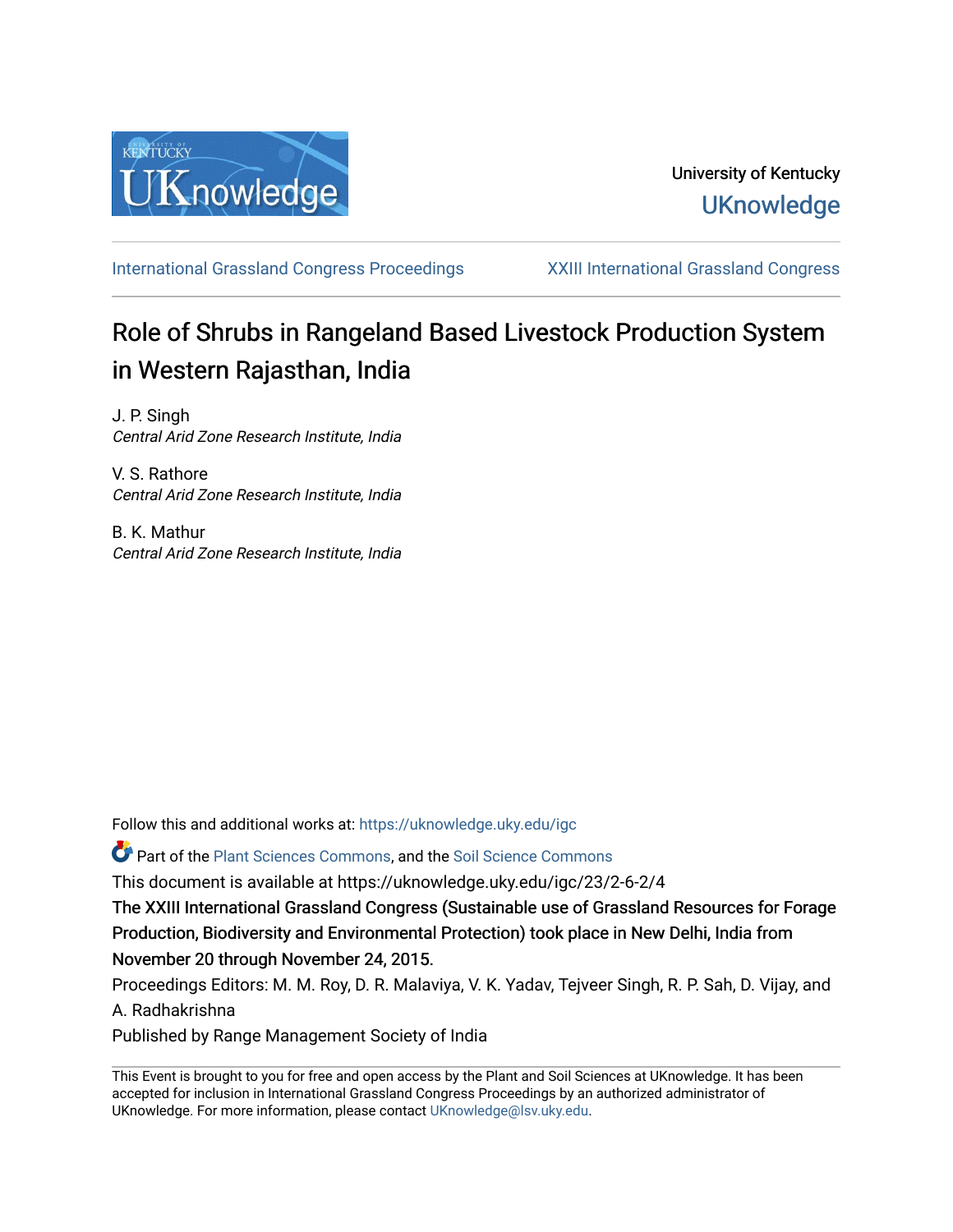Paper ID: 309 Theme 2. Grassland production and utilization Sub-theme 2.6. Interdependence of grassland and arable lands for sustainable cereal, forage and livestock production

# **Role of Shrubs in Rangeland Based Livestock Production System in Western Rajasthan, India**

# **J. P. Singh<sup>1</sup> \*, V. S. Rathore<sup>2</sup> and B. K. Mathur<sup>3</sup>**

<sup>1</sup>Central Arid Zone Research Institute, Regional Research Station, Jaisalmer, India <sup>2</sup>Central Arid Zone Research Institute, Regional Research Station, Bikaner, India <sup>3</sup>Central Arid Zone Research Institute, Jodhpur, India Corresponding author e-mail: [rathoreiari@yahoo.co.in](mailto:rathoreiari@yahoo.co.in)

**Keywords:** Arid, Nutritive value, Rangeland, Shrub

## **Introduction**

Rangeland covers ~ 51% of the terrestrial surface of the Earth, and supports half of the world"s livestock. More than 80 % of forage consumed by domestic livestock is supplied by rangelands in Africa and Asia. Hot arid regions of India cover an area of 31.7 million hectares and out of which Rajasthan state constitutes  $\sim 61.8$  % of the entire area. The crop production in this area is low, unstable and risky. Livestock sustains arid farming systems by virtue of their potential to reduce risk, alleviate poverty, important providers of nutrients and traction for growing crops in smallholder systems and the imparting sustainability of household.

The hot arid region of Rajasthan has about 29.08 million livestock. Pastures and grazing lands, residential area and wayside grazing lands, crop by-products and residues, fodder crops etc. are the major feed resources. For the small ruminants and camels, the rangelands are the major source of feed supply. Shrubs are vital component of rangeland vegetation and cover > 70 % of desert landscapes from Aravalli to the international border of the Indian part of Thar desert. They are an important source of feed and assure feed availability in a drought situation. They have remarkable morpho-physiological adaptations to different land forms and survive under harsh edapho-climatic conditions. During recent past, a rapid decline population of browse shrubs is noticed due to their over exploitation, destruction of natural habitat, expending irrigation facilities, increasing agricultural mechanization and changes in land use pattern. In the present paper key species, fodder production and nutritive value of shrubs of hot arid rangelands are discussed.

#### **Materials and Methods**

The information have been generated through experiments conducted at Central Arid Zone Research Institute and its Regional Research Stations, and also information gathered during the field visits in the area particularly in Bikaner and Jaisalmer districts of western Rajasthan.

## **Results and Discussion**

**Key species:** *Acacia jacquemontii, Calligonum polygonoides, Capparis decidua,Clerodendrum phlomidis*, *Commiphora wightii*, *Crotalaria burhia*, *Grewia tenax*, *Haloxylon salicornicum*, *H. recurvum*, *Heliotropium rariflorum, Indigofera oblongifolia*, *Leptadenia pyrotechnica*, *Lycium barbarum*, *Maytenus emarginata*, *Salsola baryosma*, *Suaeda fruticosa* and *Ziziphus nummularia etc*. shrub species found in rangelands of hot arid Rajasthan. They occur on diverse habitat/landforms *viz*., sand dunes, sandy plains, interdunal plains, rocky stretches and saline depressions.

**Browse and nutritive values:** *Acacia jacquemontii* and *Calligonum polygonoides* are two most important browse species of sand dune habitat in the region and provide nutritive feed to livestock and also to wild animals. *A. jacquemontii* locally known as "*Bawli*" is eagerly browsed by camel and goats in its natural occurrence throughout the year particularly in winter when grasses dried up. Its nutritive pods are also eaten by livestock. *C. polygonoides* locally called as "*Phog*" browsed preferably by camel. Its green shoots are also eaten by cattle, sheep and goats during scarcity of feed, however, sheep and goats prefer it in autumn and winter. Dry phylloclades of *C. polygonoides* called "*Lasu*" collected, stored and fed to livestock in the normal and drought conditions. It is supposed good fodder for camel, contains about 7% crude protein and fed after mixing with other feed materials such as straw of *Cyamopsis tetragonoloba* and *Vigna aconitifolia*. Its fruits also form a nourishing feed for milch cattle and camel. *Haloxylon salicornicum* locally called "*Lana*" is wellknown browse shrub and camel fodder and its seeds for feeding cattle of the region (Mathur *et al*., 2011). It along with